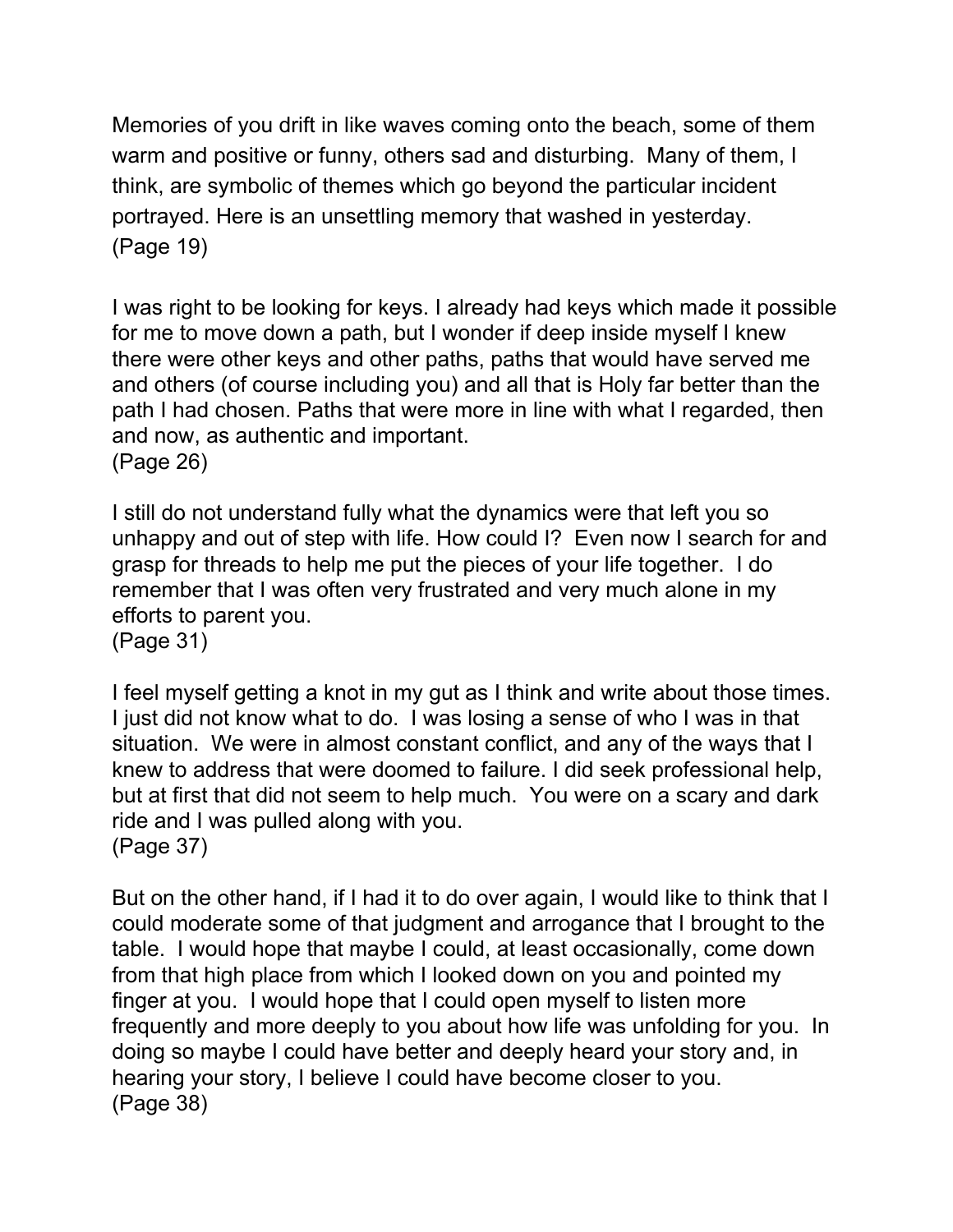I could go on and on with such memories, but what's the use? They all are just examples and evidence in support of the terrible and tragic alienation in which we lived. We both were serving time in a kind of prison, separated from each other, from most meaning and purpose, from hope, from most others, and from God.

(Page 40)

It was such a sad and painful time for both of us. I believe I have let go of a most of that now, but it still can give me the "willies" to return to it in my memory. I somehow think and hope that, after death, you have processed and let go of much of that garbage and that you have deep understanding of it in ways that you never did when you were here. Correct? I kind of think that if you and I were able to talk about it now we would be able to find our way to a lot of healing and even humor about those days. Wouldn't that be something, finding what we could laugh about in those situations? [Page 45)

I was so glad, overjoyed actually, that you had found your way to groups that were sustaining you and calling you to a new you during that year before your death. And I am so very glad that I went to Arizona to see that transformation taking place. It was like an early spring flower coming up through the earth that had been cold and barren for the season of winter. But look! Here comes the sun and here comes that little plant and then, oh, my gosh, it is green and beautiful and it is BLOOMING! (Page 52)

But there was the deeper beauty in you. The gentle and loving James – the James who cared and felt compassion. The James who wanted to love and to be loved. The James who, I think, was the James at the deeper and authentic level, the James of sharing laughter, the James who gave of himself and who listened and cared, the way that God created you. (Page 53)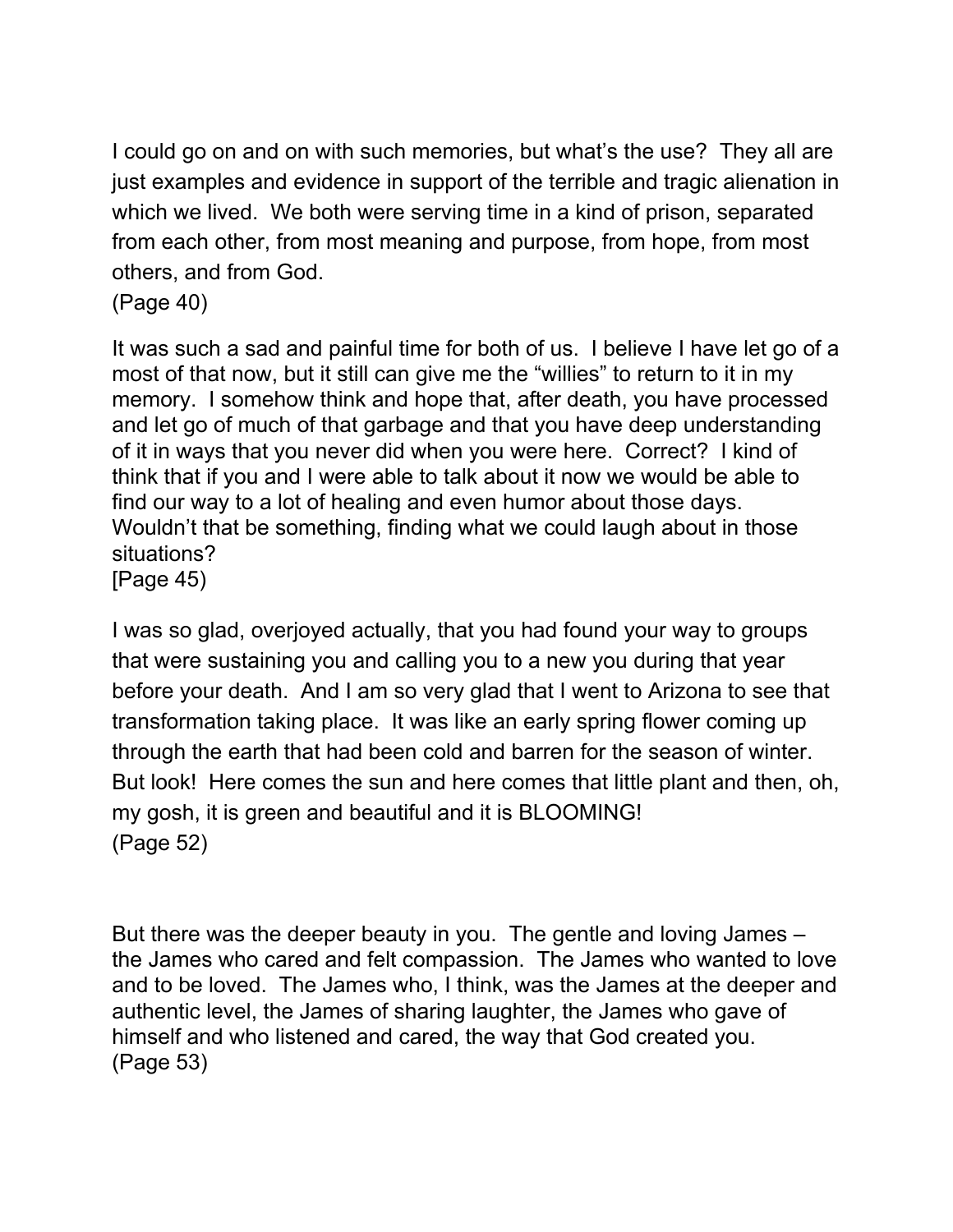I am so glad you experienced that joy, and that you laughed deeply with your whole body and whole being. And, thanks be to God, I got to be there and laugh along with you.

(Page 57)

Merry Christmas Eve to you, my son and my friend. I miss you, James Andy. How great it would be to share a big Christmas hug with you. (Page 65)

Last night in a dream I got a glimpse of you. Maybe there was more to the dream story, but what I remember is that you and I were together just hanging out doing day-to-day stuff and joking around about it. You were an adult and our togetherness was comfortable. Maybe you visit me a lot in dreams but I usually don't remember dreams when I wake up. But clearly this was you and we were enjoying part of an ordinary day together. You were teasing me about something. I love having you with me in that way. (Pages 77 -78)

However, it is much more than a few days ago and a lot of life has continued to flow under the bridge since the last days of August 2005. A key part of my chance to mark the anniversary of your death this year was that I was able to visit your gravesite with your wonderful daughter. You must know that she is grown up now and brings a lot of goodness to this world. She and I, as we often do when we locate the stone with your name on it, shared silence and sadness and a few words with and about you. She so perfectly expressed what many of us think and feel when she softly said "He is missing so much." How true! We are missing you, but, also, you are missing so much of what life offers – so much we would like to have shared with you. (Page 79)

That created a huge alienation between us. I think it is true that we both created and sustained that separation in thousands of ways. But I want to say this to you: I hated that separation. In my heart of hearts I wanted to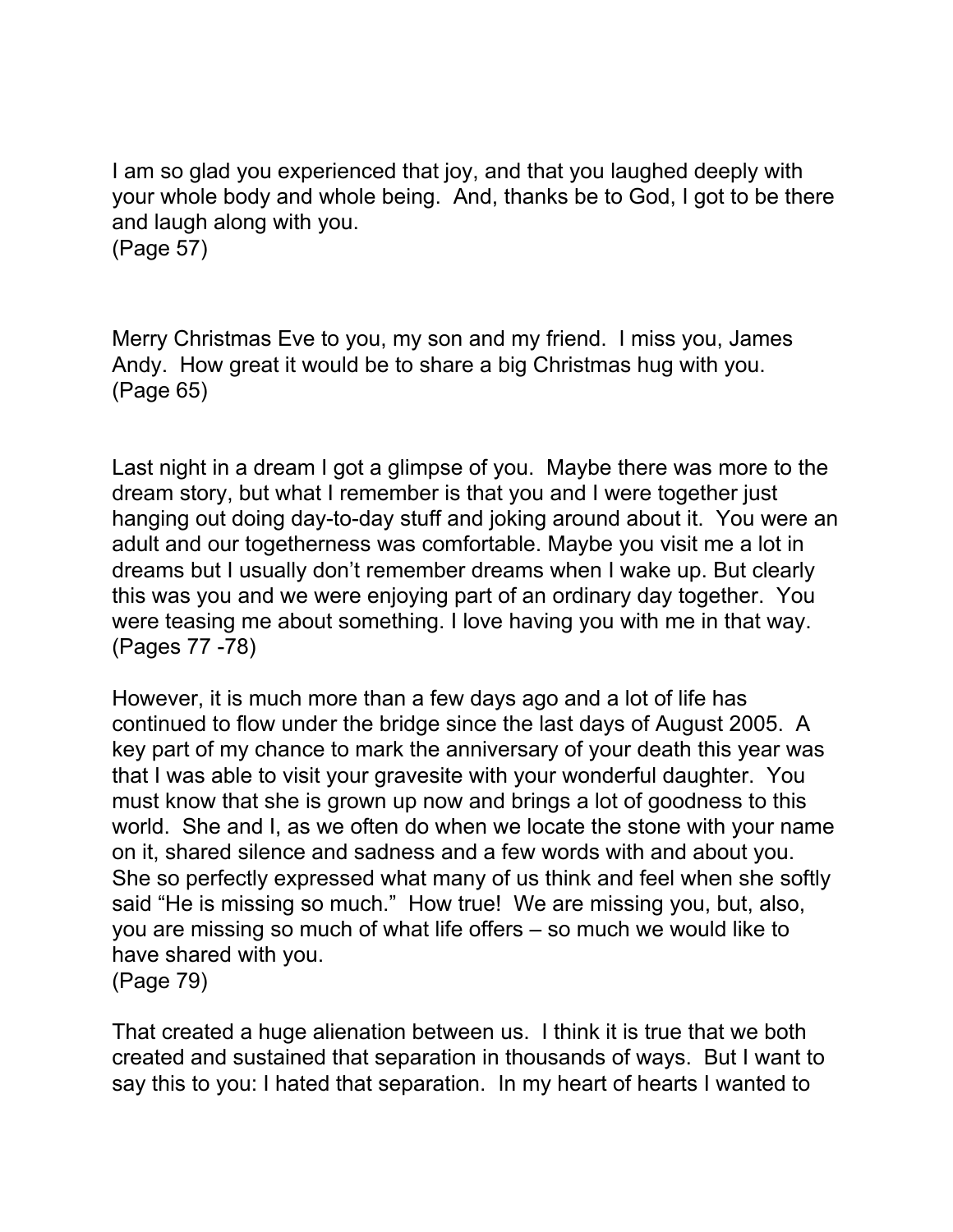be reunited with you because I had, and still have, a deep and wide love for you. And I am convinced that you wanted that too. One tragic element of that is that it would have been possible for us to greatly reduce that alienation if I could have shed the restraints of my ego enough to see you and be with you and to accept you and to find words and ways to let you know that I really did and do love you. (Page 101)

I would never come close to wishing such an experience like losing you on anyone, but it clearly did provide an occasion for much love and support to come into my life. That was focused on your death, but it radiated into my life in other ways. Oh what a wonderful thing to experience compassion and kindheartedness from others in times of shocking loss and gut wrenching sadness! It is hard to imagine going through such a loss alone, although some do just that. (Page 113)

Let me tell you this. What followed from your death gave me enormous opportunity for personal growth. I know more about and feel closer to myself and life and the universe and the Holy than I would have, had I not gone through all of the 'James has died' experience. Somehow it all fits together in ways it did not before.

(Page 114)

At the top of my list of things I have done for healing, I have to say it is these letters to you. They have given me an opportunity to pour out myself to you, to share with you what I am thinking and remembering and feeling and going through. They give me a space and framework to speak to you and thus, to be with you. (Page 120)

I don't know how to describe or analyze all the ways in which this writing contributes to my healing, it just does. I think it does in large part because it is a vehicle for me to maintain contact with you. That is so important for